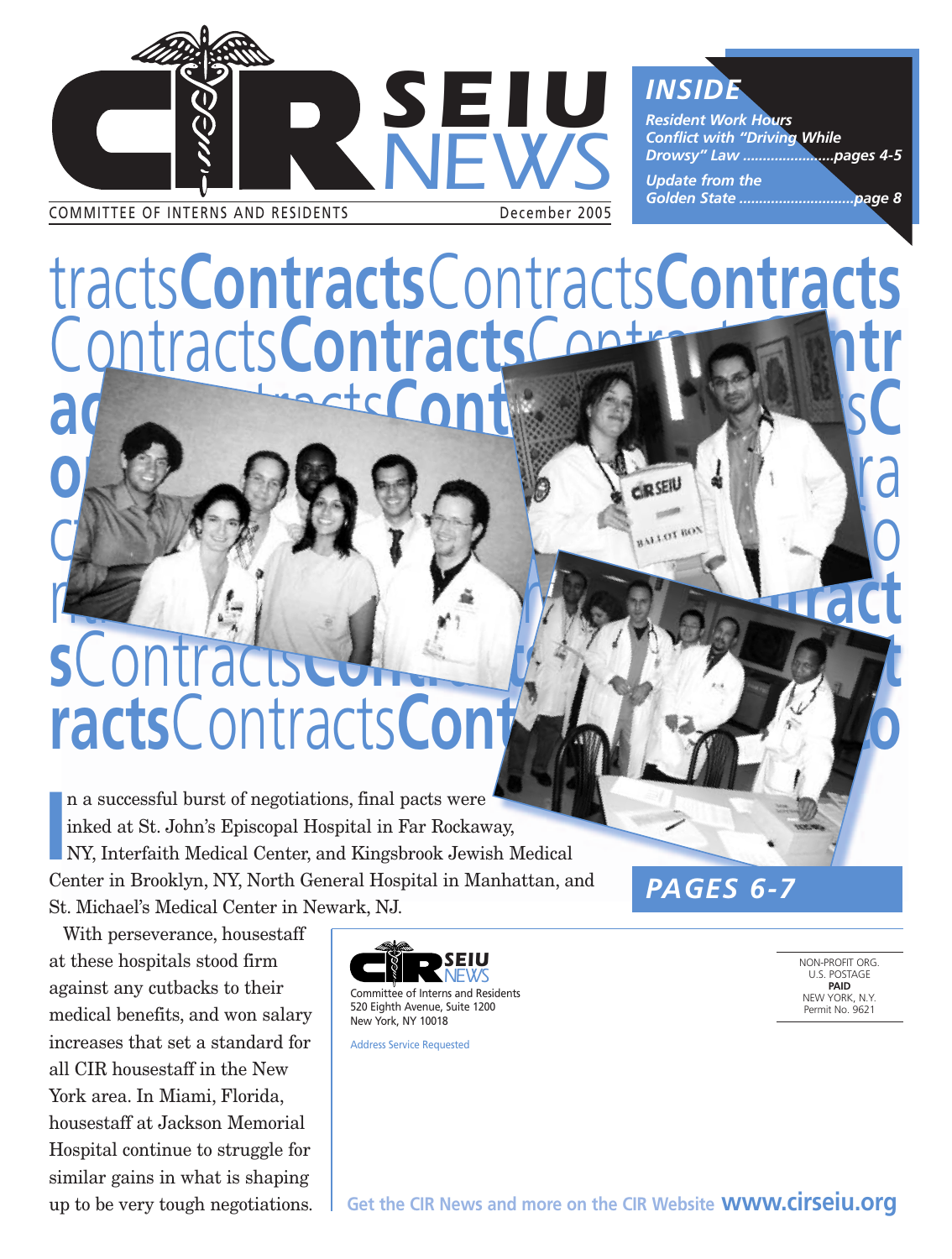

**Committee of Interns and Residents** National Affiliate of *SEIU*

National Headquarters 520 Eighth Avenue, Suite 1200 New York, NY 10018 (212) 356-8100 (800) CIR-8877

E-mail: info@cirseiu.org http://www.cirseiu.org

555 Route 1 South, Third Floor Iselin, NJ 08830 (732) 596-1441

1 Boston Medical Center Place Boston, MA 02118 (617) 414-5301

1400 NW 10th Ave., Suite 1210 Miami, FL 33136 (305) 325-8922

1338 Mission Street, Third Floor San Francisco, CA 94103 (415) 861-5235 Box 512075 Los Angeles, CA 90051

> (310) 632-0111 Washington, DC Office (202) 872-5838

Ave. San Ignacio 1393 Urb. Altamesa, San Juan P.R. 00921

(787) 775-0720

### **EXECUTIVE COMMITTEE 2005-2006**

Barbie Gatton, MD *President* Simon Ahtaridis, MD, MPH *Executive Vice President* Rajani S. Bhat, MD *Secretary-Treasurer*

**REGIONAL VICE PRESIDENTS**

Christine Dehlendorf, MD *Northern California*

Gina Jefferson, MD *Southern California*

Paola Sequeira, MD *Southern California*

Zachary Pearson-Martinez, MD *Florida*

> Hillary Tompkins, MD *Massachusetts*

Cristin McKenna, MD *New Jersey/DC*

Ayodele Green, MD *New York*

> Gene Lui, DO *New York*

Andrea Maritato, MD *New York*

James Rodriguez, MD *New York*

Marino Tavarez, MD *New York*

•

Mark Levy *Executive Director* Cara Metz *Editor*

COVER PHOTOS, CLOCKWISE FROM TOP: ARSENIA REILLY/CIR; GEOFF BETTS/CIR; AND TRICIA WHITE/CIR.

## **President's Report**

**• • • • • • • • • • • • • • • • • • • • • • • • • • • • • • • • • •** Barbie Gatton, MD, CIR President

# Driving While Drowsy

## *What Residents Should Know*

**A**t an international resident<br>
New Zealand November 9-11,<br>
2005 I learned a great deal shout work hours conference held in 2005, I learned a great deal about how nations around the world have improved residents' work hours. One thing we learned is that we work longer hours than any of them, and that that's not without some negative consequences. As an article in last fall's *New England Journal of Medicine* highlighted, the first consequence is to our patients. Whenever I ask colleagues whether they've ever dozed off while driving, almost all hands go up. Long hours impact on us personally, too.

Graduate medical education has a long tradition of needing to be tough. This belief that enduring more will make us better doctors is just not accurate. We don't learn as effectively and we can harm our patients. It's not about proving that we're tough, but about providing the best level of care to our patients. Patients must come first.

Driving while drowsy (DWD) laws are another way in which the public is becoming aware of the effects of impaired cognition due to lack of sleep. Residents are not only in danger of harming their patients, but also of putting our own lives, and the lives



of the general public at risk. Studies show the similarities between sleep deprivation and being impaired by drinking. New Jersey has passed a law giving similar penalties to drowsy and drunk drivers, which puts residents in jeopardy.

Interns and residents who have been working 30 hours, as permitted by the ACGME, can go to jail and lose their medical license for driving while drowsy. Residents are particularly at risk, as our hospitals document our hours of work. Now two additional states – New York and Mass. – are proposing similar DWD laws. And while CIR supports public safety, we don't support an environment that allows hospitals to schedule residents

in this manner with no concern or responsibility for resident or public safety.

As you'll read in the center spread of this issue, many hospitals that require these hours don't accept any legal or moral responsibility for injuries that occur from accidents when residents drive home. They claim that if we're too tired, we should not drive. However, after 30 hours of working, our judgment is impaired regarding our own safety. Similar to driving while drunk, we are too impaired to decide for ourselves if we are safe and alert.

**New Jersey passed a law giving similar penalties to drowsy and drunk drivers.** 

For hospitals to claim no liability by saying, "if you're too tired, don't go home, stay and sleep," doesn't make sense. Anyone who has been awake for 28-30 hours is impaired cognitively, and should not drive. As residents, we are all dedicated, hardworking and willing to do whatever the hospital requires to complete our residencies. Hospitals are taking advantage of that, putting our lives, our patient's lives and the general public at risk when we get behind the wheel after an extended shift.

#### **CIR Exec. Committee Changes**

CIR Exec. VP Mark Amorosino, MD, a member of the CIR Exec. Committee since 2003 and Exec. VP since 2004 has resigned due to increased fellowship and family responsibilities. "Mark made many contributions to CIR over the years, beginning with his intern year as a CIR delegate," said CIR Pres. Barbie Gatton, MD. "He was very active in organizing new CIR chapters, and advocating for resident work hour reform. We will miss his participation in guiding CIR, but wish him well and know he will still be an active local CIR member."

On October 11, 2005, the CIR Exec. Committee confirmed CIR Pres. Barbie Gatton's appointments to replace him. Former CIR Secretary-Treasurer Simon Ahtaridis, MD, will become the new Exec. Vice President, and former NY Regional Vice Pres. Rajani Bhat, MD, will become the new Secretary-Treasurer. Dr. James Rodriguez, a PGY 3 in Emergency Medicine at Bellevue Hospital, has been tapped to fill Dr. Bhat's vacancy as one of the New York VPs.

## **Health Care for All CIR, AMSA and Others March Across the Brooklyn Bridge,**



Judging by the roar of horns honking in support, health care for all is one idea whose time has come. On November 12, 2005, CIR members, vice presidents and staff joined with over 400 medical students in AMSA, doctors in Physicians for a National Health Plan and other health care advocates to press for universal coverage with a spirited bridgewalk and rally. "One of the biggest problems with our current health care system is the issue of access," said CIR Vice Pres. Marino Tavarez, MD, addressing the crowd. "Why is the U.S. the only industrialized country in the world in which health care is not a right? We have to find the will for a humane, publicly funded single-payer health care system. Everyone's mother would say it is a good thing to do!"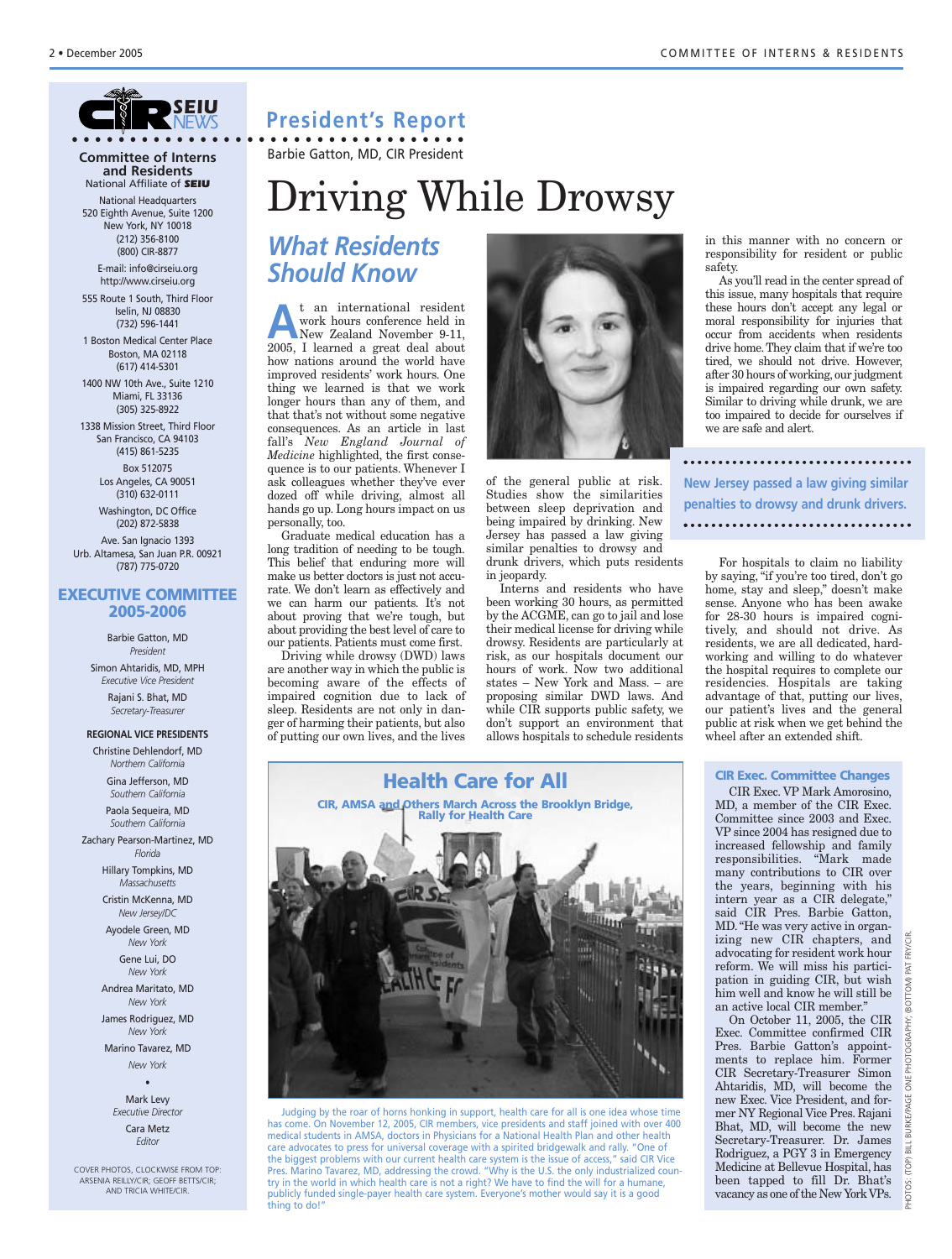# **When the Going Gets Tough…** *CIR members Aid Hurricane Katrina Relief Efforts*

**Hurricane Katrina exposed our country's vulnerabilities in a time of need. There was wide**country's vulnerabilities in a time of need. There was widespread confusion, and lack of supplies, logistics, and manpower to help out in the face of overwhelming devastation. CIR members who wanted to volunteer their medical skills for the Katrina relief efforts found a mix of experiences awaited them – some were stymied (placed on lists but never called), others were able to volunteer, but not as doctors, and one was able to use his medical skills, and found the work both rewarding and daunting.

#### **"I walked away from this experience a very different person"**

Dr. Lars Eric Reinhold, a CIR delegate and PGY 2 in Internal Medicine at Boston Medical Center was encouraged to volunteer by his wife, who saw footage of the hurricane on TV. A group of his colleagues at Boston Medical Center were also interested, but when it became apparent that they would not be able to work as medical professionals

through. You hear things like, 'I'm third generation in that house, I got out with just my clothes, not even a checkbook.' One guy lived on his roof for five days, another had lost both his parents. No matter how strong a person you are, it just tears you up. I have a certain amount of emotional armor, you need it as a doctor, but my armor was completely ravaged by this. I walked away from this experience very different in the way I perceive myself, my job, and the way I interact with people. It was a life changing event for me, a valuable, enriching experience," Dr. Reinhold said.

His colleague Dr. Neha Shah hopes to do public health and medical work in India when she's done with her residency. She has already had a wide range of experiences with relief work, from a malaria project in Nigeria (when she was getting her master's in public health), to a clinic for children in India's sweatshop industry, and most recently, in New York City on September 11th, a day that she was post-call during her medical school.

"This experience gave me a differ-



Drs. Shah and Reinhold distributed checks and provided counseling and medical referrals to evacuees, whose lives were in disarray. Both said the experience has changed their practice of medicine back home in Boston.



They volunteered through the Red Cross, and were first sent to Montgomery, Alabama. "No one, including the Red Cross or the federal government, was prepared for the magnitude of this crisis," Dr. Reinhold said. He and Dr. Shah were sent to a financial disbursement center in Jackson, Mississippi where evacuees received checks and were given referrals to nurses and other medical professionals.

"The stories just repeat, over and over, the loss that people have gone PHOTOS

ent perspective about my work here in Boston," Dr. Shah said. "We work with an underserved population, and try to get people medical services and medication, but sometimes there's more we can do beyond health services, such as create a network of social support, listening and talking with family members, understanding what our patient's housing situation is, where they can store their medications. These things are imperative to people taking care of themselves, but we don't see these things at the hospital."

#### **"It makes a huge difference in people's lives just to be heard"**

"I think anytime I do this type of work I'm very grateful for my life, what I have and what I can give to people," Dr. Shah said. It re-centers me on my own life, without focusing on my frustrations and what I *don't* have. A lot of what we did was listen to people, which seemed very helpful to them. It



Vice President said, "I got the idea of volunteering from our CIR regional meeting, where people reported that they were signing up on lists to volunteer for Katrina relief at NYC public hospitals." HHC (the public hospital system) set up teams of volunteers for Katrina relief, raised money for two public hospitals in New Orleans and Gulfport, Mississippi, and offered residents in the affected hospitals the opportunity to continue their residencies at an HHC facility. [At press time, Health and Human Services has not deployed the HHC volunteers, choosing teams of doctors from areas closer

to the event.] Dr. Tavarez responded to a request from SEIU to help out in a clinic set up for first responders by the fire fighters union. The doctor who was manning that site wanted to leave before the onset of Hurricane Rita. "I got a message of desperation, they were asking me if I could come tomorrow…I'm working one day, and the next, I asked my program director and chairman for permission to go, which they gave."

Dr. Tavarez traveled first to Louisiana and then to Port Arthur, Texas, packing up a clinic's worth of supplies in a van, and crossing the border, with Hurricane Rita right behind him. "I was now trying to figure out where my next hot meal and air mattress would be," said Dr. Tavarez, who slept in churches and clinics that were used as shelters. He operated his clinic without running water, or electricity, due to Rita.

"Some of my biggest tasks were to draw blood as a baseline liver function measure for the first responders, give tetanus and Hepatitus A vaccinations, and perform primary care referrals to a FEMA unit," he said. "The local hospitals were closed and evacuated. There were guys in need of emergency care with abscesses, and allergic reactions. I referred them to the nearby FEMA mash unit, which treated them, and then referred them back to me for follow-up care. I saw men, women, and children, and was able to supply them with necessary medications for chronic and other conditions."

#### **Ongoing, palpable need**

"When the power finally came back, I realized how important water is, electricity is, a hot shower is, and a buddy is – I was there alone, and you're always "on" when you're alone," Dr. Tavarez said. I think the great need now is to think long-term. How will people get their vaccinations for the flu shot? The CDC is not making any plans for flu shots for Gulf state evacuees. Doctors are gone, hospitals are closed, and people are returning without the infrastructure they need. After 9/11 we could all go back to work, we had power, electricity, our families, and normalcy, unless you were directly affected. In this case, there was no power or water, families were separated, areas like Baton Rouge have tripled in size, and you see people looking so disoriented. I saw an ongoing, palpable need.

"This experience has reinforced everything I know — our health system is in shambles, the federal government doesn't want to get involved, and poor people suffer disproportionately. I was there because the firefighter's union knew that fire fighters wouldn't be taken care of, so they had to set up something to treat their own members."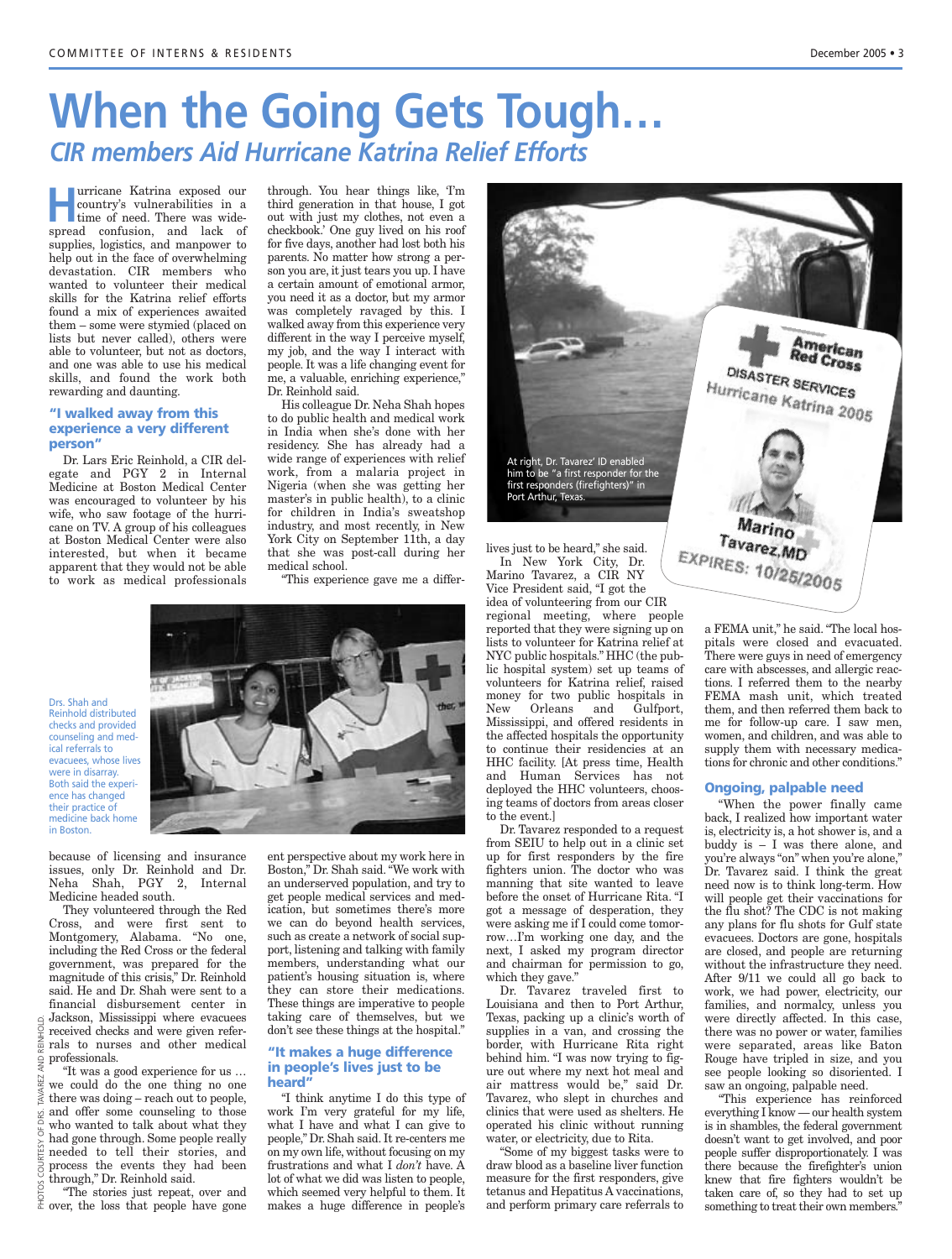# THE PUBLIC PUSH FOR **Driving While Drowsy Evidence in**

s residents working in the ER, we will take care of<br>our share of the victims of car accidents caused by<br>drivers who've fallen asleep at the wheel. But how<br>often do we stop to think that we might be the one<br>on that gurney? our share of the victims of car accidents caused by drivers who've fallen asleep at the wheel. But how often do we stop to think that we might be the one on that gurney? We try to forget the fender-benders, the colleague who totaled her car or the one who fell asleep in the parking lot for hours with his car motor running. What can we do? We have to work the hours that we do. So we shrug our shoulders and move on to the patient in the next ER bay.

Meanwhile, a public safety movement, modeled on the successful effort decades ago to regulate "driving while intoxicated," is gaining momentum in state legislatures and on Capitol Hill. Along with education campaigns and training for law enforcement personnel, there is a push to include "driving while drowsy" (DWD) in the vehicular homicide statutes. That means jail time for anyone convicted of causing a death on the highway as a result of falling asleep at the wheel.

The National Highway Traffic Safety Administration (NHTSA) estimates that 100,000 police-reported crashes are the direct result of driver fatigue every year. These crashes, (the National Sleep Foundation labels the figure conservative), accounted for over 1,550 deaths and 71,000 injuries as well as \$12.5 billion in diminished productivity and property loss, according to a 1995 NHTSA survey.

Untreated sleep disorders and "lifestyle choices" account for some of the driving while drowsy statistics, but a large portion is the result of long work hours – people working two jobs or a double shift who are too exhausted to drive home. And then there's us – 100,000+ resident physicians nationwide who are routinely scheduled and required to work 24-30+ consecutive hours and average workweeks of 80. Our high profile hours (who hasn't watched *ER* or *Scrubs*?) put us squarely in the crosshairs of acute and chronic sleep deprivation and the move to criminalize driving while drowsy. As CIR members, we have to research this issue and advocate for a solution that won't put residents or the public in jeopardy.



# **Illinois:** *High Profile Case Drives Hospitals' Fear of Liability*

n 1997, a first year res-<br>
ident at Chicago's Rush<br>
Presbyterian Hospital<br>
days home ofter heing n 1997, a first year resident at Chicago's Rush drove home after being up for 34 of the previous 36 hours in the hospital. On the way, she caused a serious car accident and permanent brain injury to a young graduate student named Heather Brewster. Ms. Brewster's family sued – and settled with the resident physician. But the family also sued Rush, believing that the teaching hospital bore some responsibility for having scheduled the resident to work so many hours.

Since 2002, the case has been wending its way through the Illinois courts. Rush has consistently denied all responsibility for the accident and the Illinois Hospital Association concurs. In an amicus brief filed in support of Rush, the Association said: "No hospital forces

tired residents to drive home when they are too



"Resident physicians John and Mike bore a striking resemblance to one another at the end of their 30 hour shift."

tired to drive safely. On the contrary, hospitals provide beds and rest facilities for their residents while they are working in the hospital. Nothing prohibits an off-duty resident who finds that he or she is too tired to drive home immediately from getting sleep at the hospital before taking the wheel." The Association went on to stress that sleep deprived residents had other choices – public transportation or "ask[ing] if someone at the hospital could drive them home."

"No legislature or court should impose far-reaching liability on remote parties who did not put the key in the ignition, their foot on the pedal or their hands on the wheel," concludes the Hospital Association.

But CIR President Dr. Barbie Gatton takes issue. "If you've been up for 30 hours, your judgment is impaired and you don't even realize it. All you're thinking about is getting home and into bed as quickly as possible."

To residents, the hospital's response does not reflect the real situation. "CIR just didn't think it was right," continued Dr. Gatton, "that Rush, or any teaching hospital, could walk away from the fact that a) they schedule residents to work these long hours and b) they know that sleep deprivation causes car accidents. So in 2004 we decided to file an amicus brief on behalf of the Brewster family's position that Rush should be held liable."

On September 19, 2005, the Illinois state appeals court ruled in favor of Rush and dismissed the Brewster family's suit. The case will likely be appealed to the Illinois Supreme Court.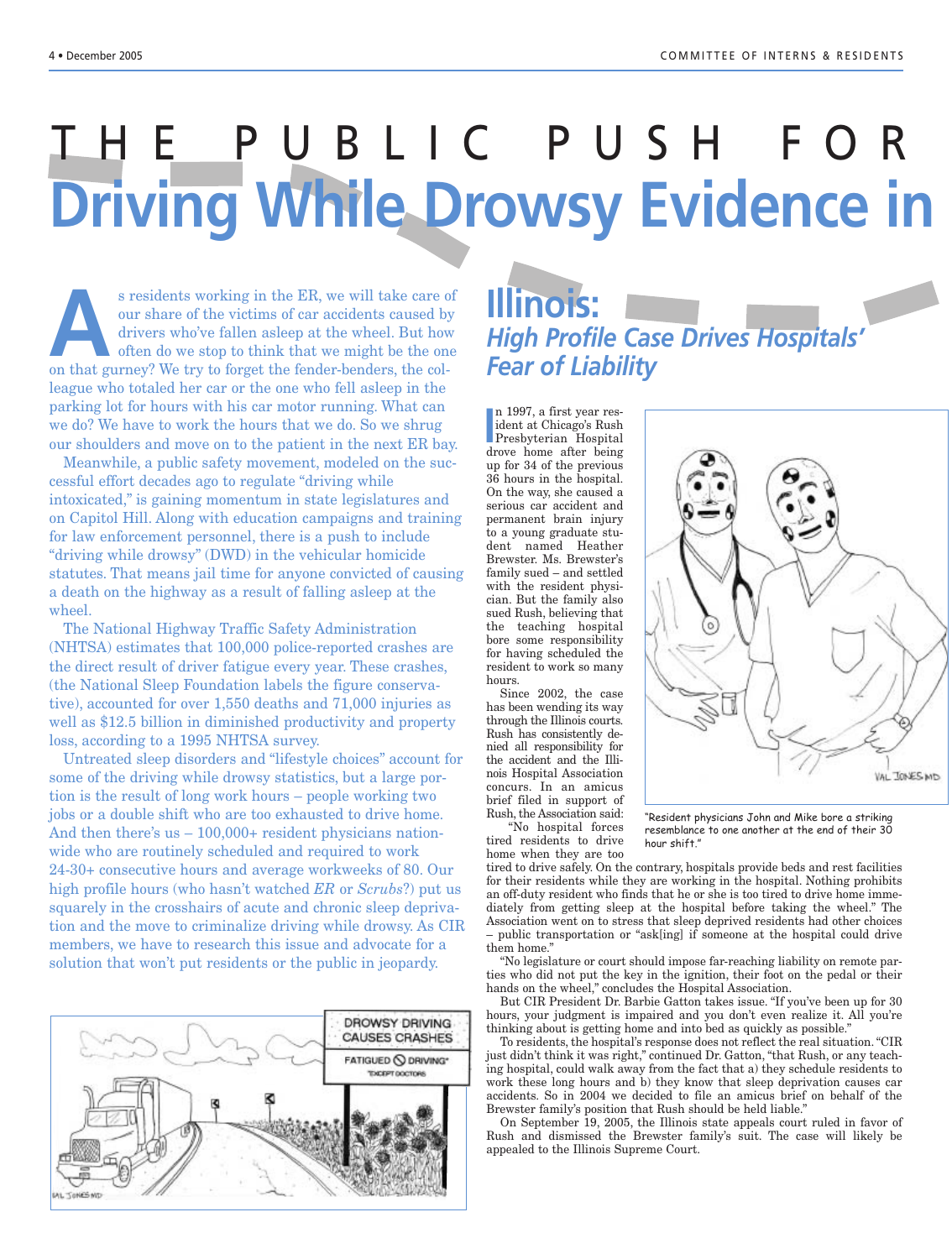# SAFETY ON THE ROADS **Conflict with Resident Work Hours**

**New Jersey:** *First State DWD Law Passed; UMDNJ*

**Example 19** and this properation and the same of the and the annot the same different and the same of the same of the same of the same of the same of the same of the same of the same of the same of the same of the same of passed in 2003 and is named for a 20-year old woman who was killed in 1997 by a driver who had been up all night partying and then fell asleep at the wheel. He crossed three lanes and hit her head-on. At that time, the driver could only be cited for reckless driving and fined \$200. Today, being awake for more than 24 hours and causing a fatal crash in New Jersey can result in up to 10 years in prison and a \$100,000 fine.

Maggie's Law is a wake-up call for all New Jersey's resident physicians who drive, as well as those residents who live in New Jersey and commute to teaching hospitals in New York and Pennsylvania. Some teaching hospitals unfortunately are trying to put the responsibility to comply squarely on the shoulders of New Jersey's residents.

CIR Regional Vice-President Cristin McKenna, MD, PGY 3, UMDNJ.

In June of 2005, the UMDNJ Graduate Medical Education Committee, without CIR consultation, passed a new policy which says:"Housestaff who have been without sleep for a period in excess of 24 consecutive hours must, before driving, take one or more of the following actions:

- sleep for a period of time sufficient to feel rested before driving;
- arrange (on their own) to be driven to their home or alternative site;
- take public transportation to their home, place of residence, or alternative site."

UMDNJ is the largest teaching hospital in New Jersey. "The hospital says it wants to make sure residents don't put themselves or others at increased risk," said CIR Regional Vice-President Cristin McKenna, MD, a PGY 3 resident in PMR at UMDNJ. However, "residents are feeling frustrated and powerless – they don't have control over their work schedules," said Dr. McKenna.

"One of the problems with the mandatory nap after being up for 24 hours is 'sleep inertia,'" explained Dr. McKenna. "From what CIR understands, you can actually wake up from a nap and be more impaired than when you went to sleep. The UMDNJ policy puts all the responsibility on us – the nap, paying for a taxi home – many of us live miles away from the hospital."

CIR has filed a grievance objecting to the new hospital policy and a CIR UMDNJ housestaff negotiating team is in the midst of contract bargaining, where they want to address the driving while drowsy issue. "We want to work  $\approx$  with the hospital to address the problem of driving while drowsy," says CIR President Barbie Gatton, MD. "But realistically, reducing the number of hours that residents are in the hospital has to be a part of the solution."

## *Puts Responsibility Solely on Residents "An Act Relative to Drowsy Driving"* **Massachusetts:** *CIR Weighs in on Proposed Senate Bill,*

Following in the footsteps of New Jersey, and similar legislation proposed in<br>
FREE Senate Bill #2124 – An Act Relative to Drowsy Driving. On September<br>
<sup>20</sup> the Joint Committee on Transportation held a begring on the bill New York and in Congress, the Massachusetts legislature now has before it Senate Bill #2124 – An Act Relative to Drowsy Driving. On September 29, the Joint Committee on Transportation held a hearing on the bill.

Speaking in support of the bill was State Senator Richard Moore, the bill's author, noted sleep scientist Dr. Charles Czeisler, and Amy Huther, whose fiance

Robert Raneir died in an accident caused by a drowsy driver.

Also joining the panel on behalf of CIR was Delegate Paru Patrawalla, MD, a PGY 3 in Internal Medicine at Boston Medical Center. Dr. Patrawalla testified that CIR supported previous speakers in recognizing the significant and compelling evidence that driving while drowsy poses a serious public safety problem that the legislature should address. She went on to describe the difficult position that the proposed legislation puts the state's 3,000 resident physicians in, who are compelled by their hospitals to work 24-30 consecutive hour shifts and 80 hour work weeks.

"I challenge you," said Dr. Patrawalla, "to find a resident who hasn't fallen asleep at the wheel, who hasn't had a fender-bender. I know many, many colleagues who have had serious car accidents."

She called on the Transportation

Committee to also support proposed legislation that would begin the process of regulating resident work hours in the state under the purview of the Department of Public Health.

Finally, CIR called for the DWD legislation to hold teaching hospitals liable for requiring the long hours that they do. Referring to UMDNJ's solution to require residents to sleep at the hospital after they are post-call, Dr. Patrawalla said, "Imagine a bar owner requiring patrons to consume drink after drink and then telling them – in their impaired state that they must either sleep it off in the bar or leave their car there and get home some other way — and then come back in a few hours to start all over again!

"This analogy is not farfetched," added Dr. Patrawalla, "as sleep scientists agree that after 24 hours of wakefulness, cognitive function deteriorates to a level equivalent to having a 0.1% blood alcohol level – significantly above the legal driving limit."



"When we asked the subjects [Anesthesia residents] if they thought they had fallen asleep during the MSLT [Multiple Sleep Latency Test], only half gave the answer that corresponded with the EEG data. Among those who thought they had stayed awake, 68% were wrong. These findings have been reproduced elsewhere and raise important concerns in the complex environment of health care. Individuals have little ability to determine how sleepy they are or if they have fallen asleep. This may make them more likely to perform a critical task when they are not prepared or less likely to use a countermeasure strategy to improve alertness."

#### **Steven K. Howard, MD**

Department of Anesthesiology, Stanford University School of Medicine Patient Safety Center of Injury, Veterans Affairs Palo Alto Health Care System Lecture, Baylor University Medical Center, 11/17/04



Boston Medical Center.

Dr. Paru Patrawalla, PGY 3, Internal Medicine,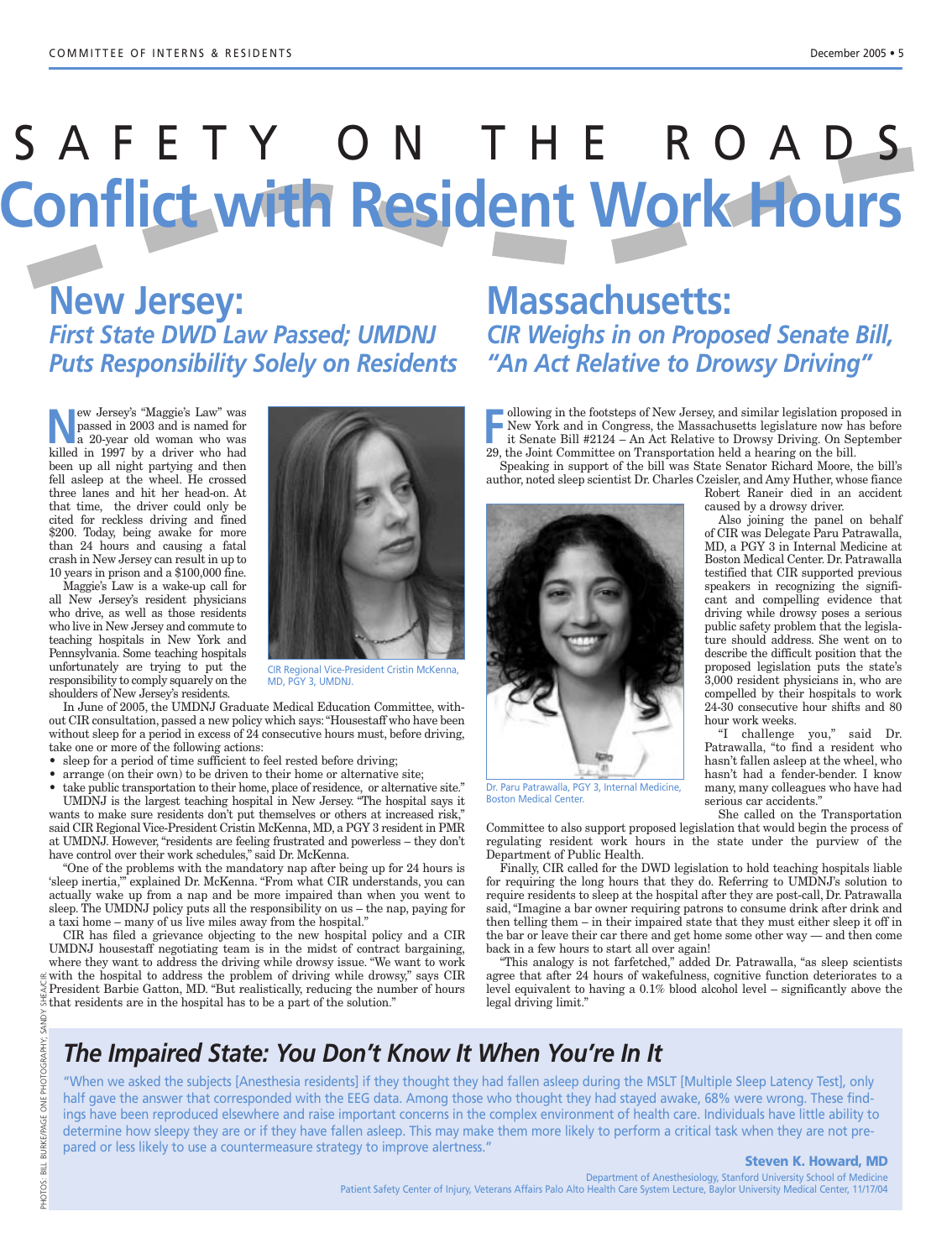# $\overline{C}$  ONTRACTS

### **ST. JOHN'S EPISCOPAL FAR ROCKAWAY, NY**

### **A line in the sand against health care givebacks**

"Fighting for just treatment was, and is important," said Dr. Michele Coleman, a PGY 1 in Osteopathic Medicine at St. John's Episcopal Hospital South Shore in Far Rockaway, NY. "I wanted to make sure that our health insurance is paid for, and that our salaries are on par with other hospitals," she said.

For Dr. Coleman and the rest of the 135 residents, those two issues were paramount. "We started our negotiations in September of 2004," said Dr. Abhijit Adhye, CIR delegate and a PGY 3 in Internal Medicine. It took so long, "because the hospital said they would only pay a 3% increase in health benefit costs, and that residents should pay more out-of-pocket increases. So right from the beginning, this was about health benefits," he said.

"We couldn't give up on our health benefits, because if they had gotten us to pay part of the costs, the next hospital that negotiates with CIR would ask for an even bigger percentage to be paid by residents," said Dr. Bogdan Vatra, also a CIR delegate, and a PGY 3 in Internal Medicine. Any raise gained would quickly evaporate into increased benefit costs.

"It took a full year to get a contract, and we had to do informational picketing and a petition that we delivered to administration. It was my first time walking a picket line, and we all felt like we really did something," Dr. Adhye said. "Almost everyone in the hospital – nurses, aides, 1199SEIU members, wore our 'Fair Contract Now' badges and told us, 'We're supporting you.' They joined us on the picket-



An informational picket at St. John's Episcopal Hospital.

line, and so did City Councilman, James Sanders, Jr.," Dr. Adhye said. The lunchtime informational picketing on August 19, 2005 was covered by a local newspaper.

The new three-year agreement was ratified September 30, and includes an immediate 2.5% increase in salaries that is retroactive to September 1, 2005, followed by a 3% increase on September 1, 2006, and a 3.5% increase September 1, 2007.

While the increased cost of health benefits was the most contentious issue thoughout negotiations, at the 11th hour, administration tried to abolish CIR standard contract language regarding due process rights, and take away the  $7\,\%$  month advance notification for non-renewals. Residents held firm against those demands, and were able to prevail at the bargaining table. "There's always room for improvement (in a contract), but for right now, we did the best we could," Dr. Coleman said. The contract expires on the same date, October 31, 2007, as nearly all other New York CIR contracts, a key to building unity among all chapters in the area.

## **INTERFAITH BROOKLYN, NY Equalizing salaries and maintaining health benefits**

"I was already working on this contract right from the time I became a delegate," said Dr. Chijoke Ogbu, a PGY 2 in Internal Medicine at Interfaith Medical Center in Brooklyn, NY. It was almost two years of work, he said, and was well worth it in the end, with a commitment by the hospital to cover the increased costs of the benefits package, and a strong and equitable contract that brings up the rates of PGY 1s and 2s, who were paid at significantly lower rates than other PGY years.

The contract delivers first raises of \$1,970 to all 93 residents at all PGY years, retroactive to September 1, 2005; an additional raise of \$1,375 to all PGY levels effective September 1, 2006; and another raise of \$1,600 to all PGY levels, effective September 1, 2007. There are no increased costs to residents for their health benefits. In addition, there are improved reimbursements for Board Review courses and increases to the Chief Resident differential.

"We used some unorthodox methods," Dr. Ogbu said. "We met with Bishop Walker (the Chairman of the Board of Interfaith) at his home, we held informational picketlines,and had nearly 100% of residents come out. We had support from all the other staff [members of NYSNA and 1199SEIU, including nurses, technicians, janitors, and food service workers]; we took out an ad in

# **CIR Benefits Plans Release Annual Reports**

Every year, CIR updates and publishes the financial reports on the five benefit Plans provided to members. Four of the Plans have reported audit results for December 31, 2004. The Professional Educational Plan, which has a June fiscal year end, has presented the audit results for June 30, 2004. All of the funds have received an unqualified (or clean) opinion from the auditors and each of the funds has made available all of the records to the auditors.

#### **Summary Annual Report of the Public Sector:**

#### **House Staff Benefits Plan Legal Services Plan of HSBP Professional Educational Plan of CIR**

This is a summary of the annual report of the **House Staff Benefits Plan** of the Committee of Interns and Residents (HSBP), Federal Identification Number 13- 3029280, for the year ended December 31, 2004. The annual report has been filed with the Internal Revenue Service. The Plan is not required under the Employee Retirement Income Security Act of 1974 (ERISA) to release financial information, but elects to do so for the information of the participants.

The Board of Trustees has committed itself to pay accidental dismemberment, optical, newborn benefit, outpatient psychiatric, short term disability, supplemental major medical, supplemental obstetrical, hearing aid, prescription drug, childbirth education, smoking cessation and conference reimbursement.

### **Insurance Information**<br>The HSBP Plan has contract

cts with Aetna to pay all dental claims and with Prudential Insurance Company of America for life insurance claims under the terms of the Plan. The total payments paid and accrued for the plan year ended December 31, 2004 were \$1,366,877 in Dental Insurance to Aetna and \$327,884 to Prudential for Life Insurance.

The Plan has a contract with The Guardian to process and pay long-term disability benefits and The Guardian was paid \$276,985 for the year ended December 31, 2004.

The value of the Plan assets after subtracting liabilities of the Plan was \$5,531,584 as of December 31, 2004 compared to \$5,157,771 as of December 31, 2003. During the year, the Plan experienced an increase in net assets of \$373,813. This increase included both realized and unrealized gains and losses on securities.

During the year, the Plan had total income of

\$3,918,545, which included employers' contributions of \$3,812,621, interest on investments of \$94,537, COBRA receipts of \$23,628, investment losses of (\$22,547) (realized and unrealized), and \$10,306 in insurance dividends.

Plan expenses were \$3,544,732. These expenses included  $\$2,\!963,\!439$  in benefits paid (to participants and beneficiaries or on their behalf) and \$581,293 in adminis-

#### **Legal Services Plan of HSBP**

trative expenses

This plan covers certain basic legal services for the members. The Federal Identification Number is 13- 3011915.

The House Staff Benefits Legal Services Plan ended December 31, 2004 at a deficit of (\$153,808), (liabilities exceeding assets). This was a deficit increase of \$12,404 over the prior year. During 2004 total employer contributions were \$239,278 (with \$1,289 in other income) and total costs were \$252,971 (\$188,068 in benefits and \$64,903 in administration expenses.)

#### **Professional Educational Plan (PEP) of CIR**

This plan reimburses up to \$600 per year to members for licensing exams, video and audiotapes and certain other job related expenses.

The Professional Educational Plan of CIR (Federal Identification Number 13-4071468) ended the June 30, 2004 fiscal year with a surplus of \$1,601,949 (assets exceeding liabilities). During the fiscal year ended June 30, 2004 the plan reported an operating deficit for the year of (\$224,606). Total employer contributions, were  $$905,440$  investments netted to a net loss of  $$2,644)$ , and total costs were \$1,127,402 (\$980,746 in benefits and \$146,656 in administration expenses.)

#### **Summary Annual Report of the Private Sector:**

**Voluntary Hospitals House Staff Benefits Plan Legal Services Plan of VHHSBP**

#### **Voluntary Hospitals House Staff Benefit Plan**

This is a summary of the annual report of the **Voluntary Hospitals House Staff Benefits Plan** of the Committee of Interns and Residents, Federal Identification Number 13-3029280, for the year ended December 31, 2004.The annual report has been filed with the Internal Revenue Service as required under the Employee Retirement Income Security Act of 1974 (ERISA).

The Board of Trustees has committed to pay for insurance costs (listed in the next section) and for optical claims incurred under the terms of this plan.

**Insurance Information**

The Plan has contracts with Aetna to pay all dental claims and with Prudential Insurance to pay all life insurance and accidental dismemberment claims. In addition, coverage is secured with United Healthcare to pay medical, basic medical surgical and major medical claims incurred under the terms of the Plan. The total premiums paid to United Healthcare for the Plan year ended December 31, 2004 were \$13,722,680. The plan will receive a United Healthcare dividend in the amount of \$936,561 because of favorable claims experience during 2004.

The VHHSBP plan paid \$933,046 to Aetna for Dental Insurance and  $\$311,\!373$  to Prudential for Life Insurance for the year ended December 31, 2004.

The plan paid Guardian Insurance to process and pay long-term disability benefits. In 2004, \$250,412 was paid to Guardian for long-term disability. The long- term disability plan became effective on April 1, 2000.

#### **Basic Financial Statement**

The value of the Plan (assets less liabilities) was \$9,625,558 as of December 31, 2004, compared to \$9,903,043 for the prior year. During the year the Plan experienced an operating deficit of (\$277,485). The fund records all securities at market value and records any unrealized gains or losses on securities.

During the year the Plan had a total income of \$14,774,938 (excluding the insurance dividend listed below), which included employers' contributions of \$13,828,745; COBRA receipts of \$438,741, and \$269,806 as interest income (from Investments and from delinquent employer contributions). In addition the fund made \$237,646 on Investments (realized and unrealized) on securities held. The Insurance Section, just above, details the dividends paid as a result of favorable claims experiences in both medical and life insurance claims, in the amount of \$936,561.

Plan expenses and benefits were \$15,988,984. These expenses included \$589,853 in administrative expenses and \$15,399,131 in benefits paid to participants and beneficiaries or on their behalf.

#### **Legal Services Plan of VHHSBP**

The plan covers certain basic legal services for the members. The Federal Identification Number is 13- 3029279. Effective for 2004 the Legal Services Plan of VHHSBP and the VHHSBP file combined tax returns but issue separate financial statements.

The Legal Services Plan of VHHSBP ended the year with a surplus of \$45,185, an increase of \$21,522 from the prior year's surplus of \$23,663. During 2004 employer contributions were \$311,796 and costs were \$290,274 (benefits of \$262,527 and administration expenses of \$27,747).

#### **Participant's Rights to Additional Information**

Any participant in any of the above-mentioned plans has the right to receive a copy of the full annual report or any part thereof on request. The items listed below are included in that report:

- an accountant's report;
- assets held for investment; • fiduciary information, including transactions between
- the plan and parties-in-interest (that is, persons who have certain relationships with the plan); • transactions in excess of 3 percent of plan assets; and
- insurance information including sales commissions paid by insurance carriers.

To obtain a copy of the full annual report of any plan or any part thereof, write or call the Benefits' Plan Office, 520 Eighth Avenue, Suite 1200, NY, NY 10018, (212) 356-8180, Attention: Plan Administrator. There will be a nominal charge to cover copying costs for the full annual report or for any part thereof.

Any participant has the right to receive from the plan administrator, on request and at no charge, a statement of the assets and liabilities of the plan and accompanying notes, or a statement of income and expenses of the plan and accompanying notes, or both. If you request a copy of the full annual report from the plan administrator, these two statements and accompanying notes will be included as part of that report. The charge to cover copying costs does not include a charge for copying these portions of the report because these portions are furnished without charge.

Any participant also has the legally protected right to examine the annual report of any plan at Benefits Plans Office (520 Eighth Avenue, Suite 1200, NY, NY 10018, (212) 356-8180) and the U.S. Department of Labor in Washington, D.C., or to obtain a copy from the U.S. Department of Labor upon payment of copying costs. Requests to the Department should be addressed to Public Disclosure Room, N 4667, Pension and Welfare Benefit Programs, U.S. Department of Labor, 200 Constitution Avenue NW, Washington, D.C. 20216.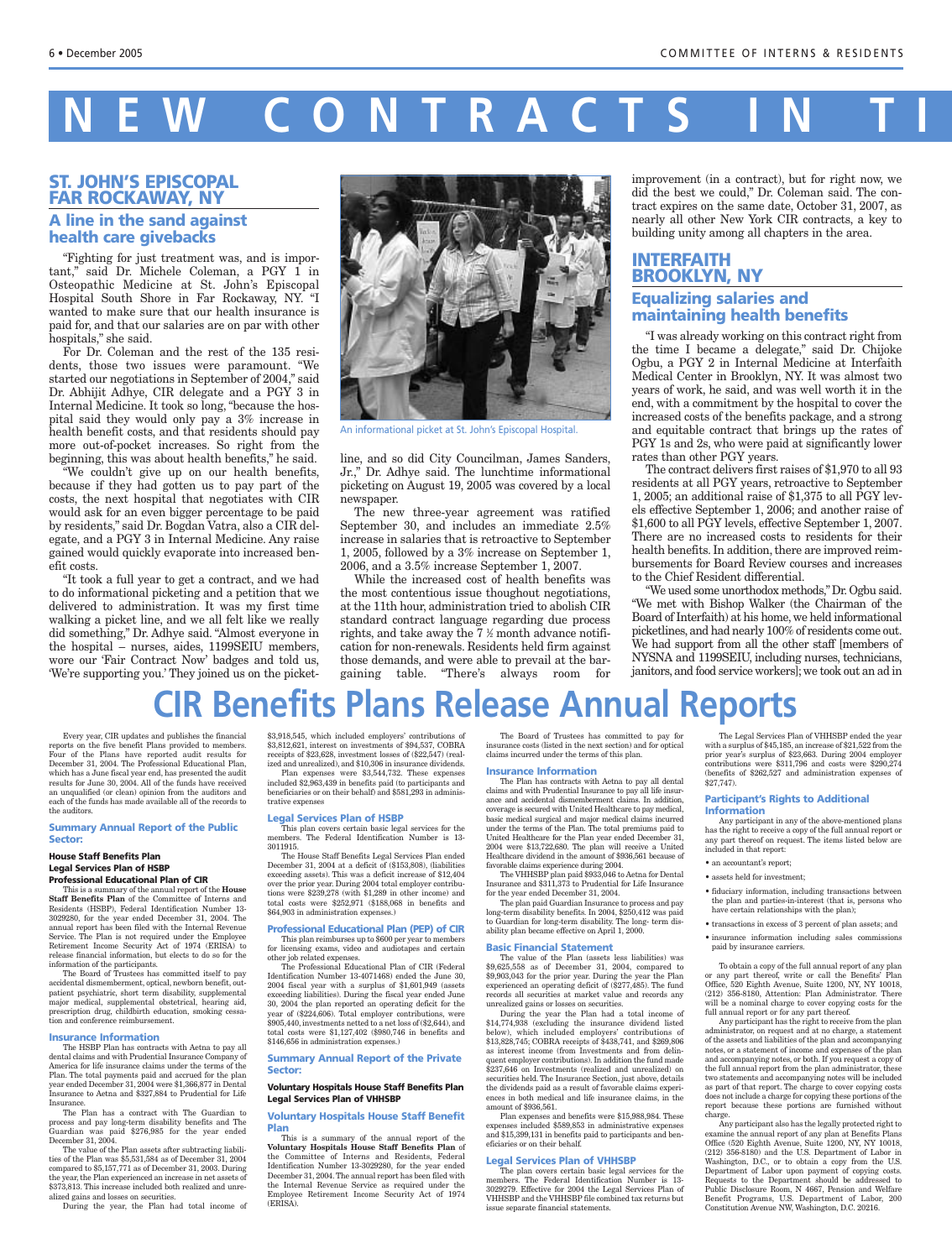# **M E FOR THE NEW YEAR**

a local newspaper, and we had members give out a hospital survey. We didn't give up," Dr. Ogbu said. "We did everything to win our contract."

A final marathon negotiating session on October 20, 2005 led to the breakthrough residents were looking for. "I want to thank all my seniors, who as part of CIR began the negotiating process in 2003," said Dr. Iqbal Binoj, CIR delegate and a PGY 2 in Internal Medicine. "There was a span of delegates and resident members who have contributed vastly to the benefits and protection of resident rights at Interfaith," he said, noting the contributions of each, which included a "numbers wizard who could sift through the mathematics in nanoseconds; a flamboyant cowboy with a 'let's go to war' attitude; a rock-solid team player," and another who could "cut through the confusion and bring order to chaos."

"All this would not have been possible," Dr. Binoj said,"without the great solidarity of all residents, who came to the picketlines in cold winds and hot sun, and brought these negotiations to a conclusion." For Dr. Ogbu, who was a member of a residents' union in Nigeria, being on a picketline at Interfaith "was exciting – we were involved in bettering people's situations. In Nigeria, when we attacked the government's policies and corruption, they would come at us with guns. Here, it is less stress, we have freedom of with guns. Here, it is less stress, we have freedom of Drs. Kate Hanify and Bernie Walters at St. Michael's ratification. speech. This is what we aspire to back home."



Dr. Iqbal Binoj, a CIR delegate at Interfaith, addressed residents and supporters.

## **NORTH GENERAL MANHATTAN, NY**

### **Solid contract follows campaign**

For the 50 housestaff at North General Hospital in Manhattan, ratifying their new contract on November 2, 2005 was a relief after nearly a year of negotiations. "Overall, people are pleased with the new contract, and pleased that negotiations are over," said Dr. Monica Broderick, a PGY 3 in Psychiatry and CIR delegate. For fellow CIR delegate Dr. Felix Agbo, a PGY 2 in Internal Medicine,

"it was my first time at negotiations, and it was good to have the skills and knowledge of our CIR staffperson, who is very experienced in this terrain." Dr. Agbo said that without that expertise, he doesn't  $\frac{1}{6}$  think residents would have come away with raises  $\exists$  of 3% each year of the three-year agreement, and no givebacks in health benefits. Other gains include increases in payments for board review courses and board exams.

Getting their contract involved a lengthy campaign with walk-ins to the president of the hospital's office, and petitions signed by housestaff and  $\leq$  1199SEIU delegates stating residents' needs. CIR was set to picket North General's gala fundraising dinner when the breakthrough at the negotiating table was reached. Housestaff and 1199SEIU members, who represent all other union employees at North General, wore "Contract Now!" buttons, stickers and even gala-style bowties to keep their

### **ST. MICHAEL'S NEWARK, NJ Negotiations yield quick results**



After two months of negotiations, 88 CIR members at St. Michael's Medical Center in Newark, NJ, were able to reap the rewards of their labor on November 3, 2005 when they ratified a solid threeyear agreement that not only increased their salaries, but also resolved residents' top concerns.

The contract was negotiated on October 31, 2005, prior to the expiration of the previous agreement, without benefit of ghosts, goblins or ghouls. It includes 3% increases on January 1st of each year of the agreement, as well as additional increases of \$300 for PGY 5s, \$600 for PGY 6s, and \$900 for PGY 7s each year, "because their salaries had flattened out," and reflected no increase over previous PGY years, explained Dr. Kate Hanify, a CIR delegate and negotiating committee member who is a PGY 2 in Internal Medicine at St. Michael's.

"We improved our health care coverage, with direct access, (a PPO plan), instead of managed care. All other staff at the hospital had the ability to choose direct access but residents, and this was important to us," Dr. Hanify said. Other important gains included a doubling in the book allowance from \$350 to \$700, major improvements to the monthly meal tickets, (which previously only covered meals when residents were on-call), a quarterly forum for addressing patient care concerns and 20 additional parking spaces dedicated to residents.

"Administration was really trying to do good things and approached us in a good spirit," Dr. Hanify said. "It was not hostile, and it worked out pretty well for everyone. I don't think we could have done it on our own," she said, "without CIR staff there to help us  $-$  I didn't know how to negotiate a contract, and wouldn't have had the time to research what residents in the state are paid, what the standards are. You need assistance from CIR staff, and you need to get as many residents to come to negotiations as you can. All our negotiating sessions were open to any members who wanted to come, and we were really well-represented," she said. "I think that there will be changes at the hospital as a result of our negotiations – we set a good precedent, and opened up a new dialogue for future discussions."

## **KINGSBROOK BROOKLYN, NEW YORK Team work, patience win the day**

"I am very relieved that we finally settled," said Dr. Stephen Wade, CIR delegate and a PGY 3 in PM & R at Kingsbrook Jewish Medical Center, in Brooklyn, NY. "This was a very long negotiation, about a year, and we are all glad it is over, and are

proud of the result," he said, speaking for all 85 residents and house physicians at the hospital. Getting to that happy ending took time, creativity and cooperation. CIR members held an informational picket during the summer, walked in on their CEO's office in the fall, and were planning

more actions just prior to the pre-Thanksgiving settlement. The contract was ratified unanimously on November 23, 2005.

CIR Delegate Medhi Salemi, MD, a PGY 2 in Internal Medicine said that "It's a very good contract. We have salary increases of 3% each year for three years, plus a good bonus (\$400 for PGY 1s, and \$1,000 for all others)." Other gains in the contract include an increase in \$300 in the medical equipment allowance, which will now cover PDAs, \$10,000 per year in the Patient Care Fund, introduction of new language to allow residents to make voluntary contributions to the union's Political Action Fund; and an agreement that if Kingsbrook acquires another hospital, any residents at that hospital will also be CIR members.

"The important thing for negotiations is persistence,"Dr.Salemi said."If you don't like what they offer, insist on something that you want. We went back and forth with hospital management and the CEO and finally, they agreed." Dr. Wade agreed, emphasizing that,"this just goes to show that if you work as a team and have patience, you can accomplish your goals. Thanks to everyone involved, including CIR staff who worked really hard on this one."



Kingsbrook housestaff hand out leaflets near the hospital.